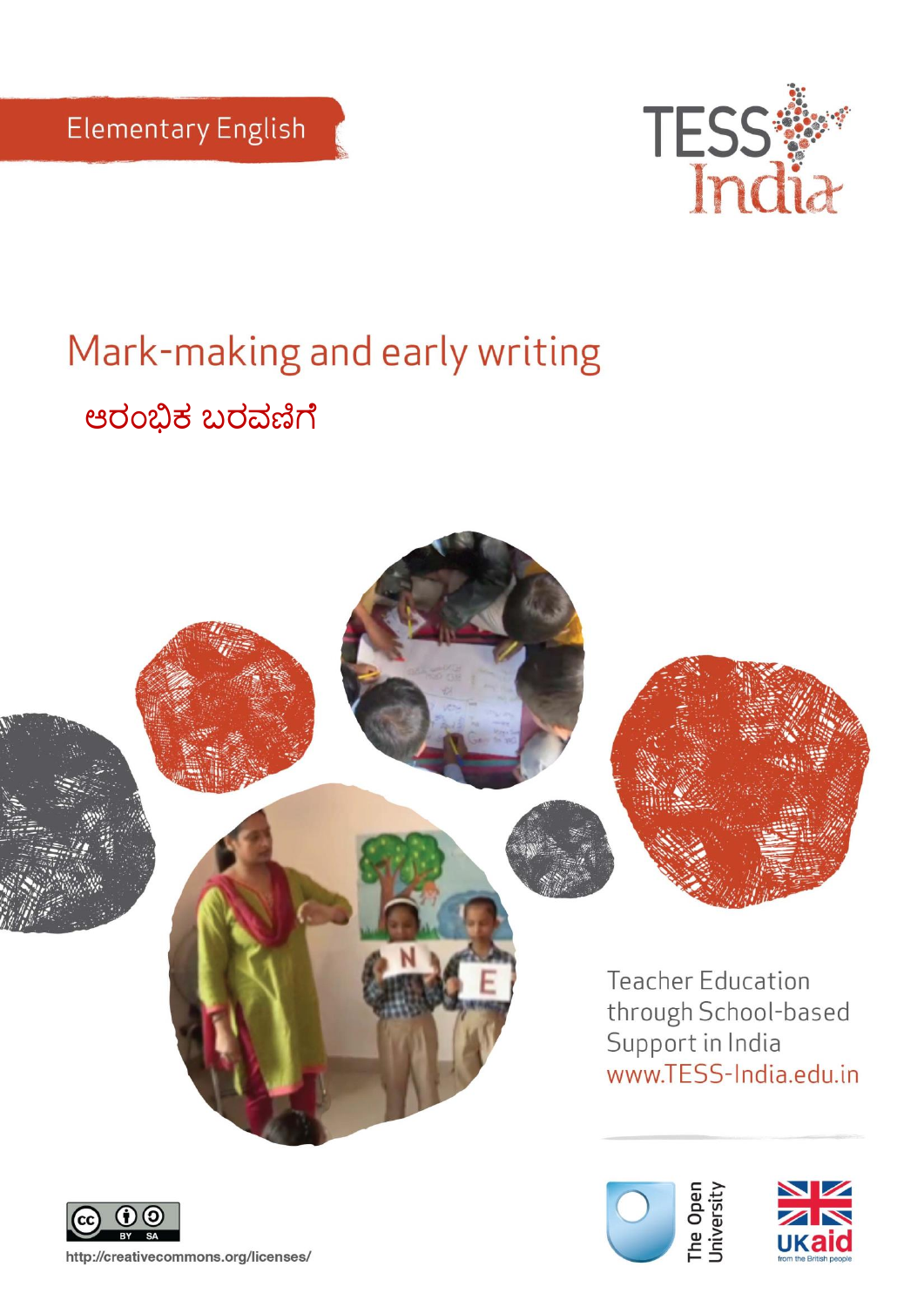*TESS-India (Teacher Education through School-based Support) aims to improve the classroom practices of elementary and secondary teachers in India through the provision of Open Educational Resources (OERs) to support teachers in developing student-centred, participatory approaches. The TESS-India OERs provide teachers with a companion to the school textbook. They offer activities for teachers to try out in their classrooms with their students, together with case studies showing how other teachers have taught the topic and linked resources to support teachers in developing their lesson plans and subject knowledge.* 

*TESS-India OERs have been collaboratively written by Indian and international authors to address Indian curriculum and contexts and are available for online and print use [\(http://www.tess-india.edu.in/\)](http://www.tess-india.edu.in/). The OERs are available in several versions, appropriate for each participating Indian state and users are invited to adapt and localise the OERs further to meet local needs and contexts.*

*TESS-India is led by The Open University UK and funded by the UK government.*

#### *Video resources*

*Some of the activities in this unit are accompanied by the following icon:*  $\binom{65}{6}$ . This indicates that you will find it helpful to view the TESS-India video resources for the specified pedagogic theme.

*The TESS-India video resources illustrate key pedagogic techniques in a range of classroom contexts in India. We hope they will inspire you to experiment with similar practices. They are intended to complement and enhance your experience of working through the text-based units, but are not integral to them should you be unable to access them.*

*TESS-India video resources may be viewed online or downloaded from the TESS-India website, [http://www.tess-india.edu.in/\)](http://www.tess-india.edu.in/). Alternatively, you may have access to these videos on a CD or memory card.* 

*Version 2.0 EE04TESSKNV1*

*Except for third party materials and otherwise stated, this content is made available under a Creative Commons Attribution-ShareAlike licence:<http://creativecommons.org/licenses/by-sa/3.0/>*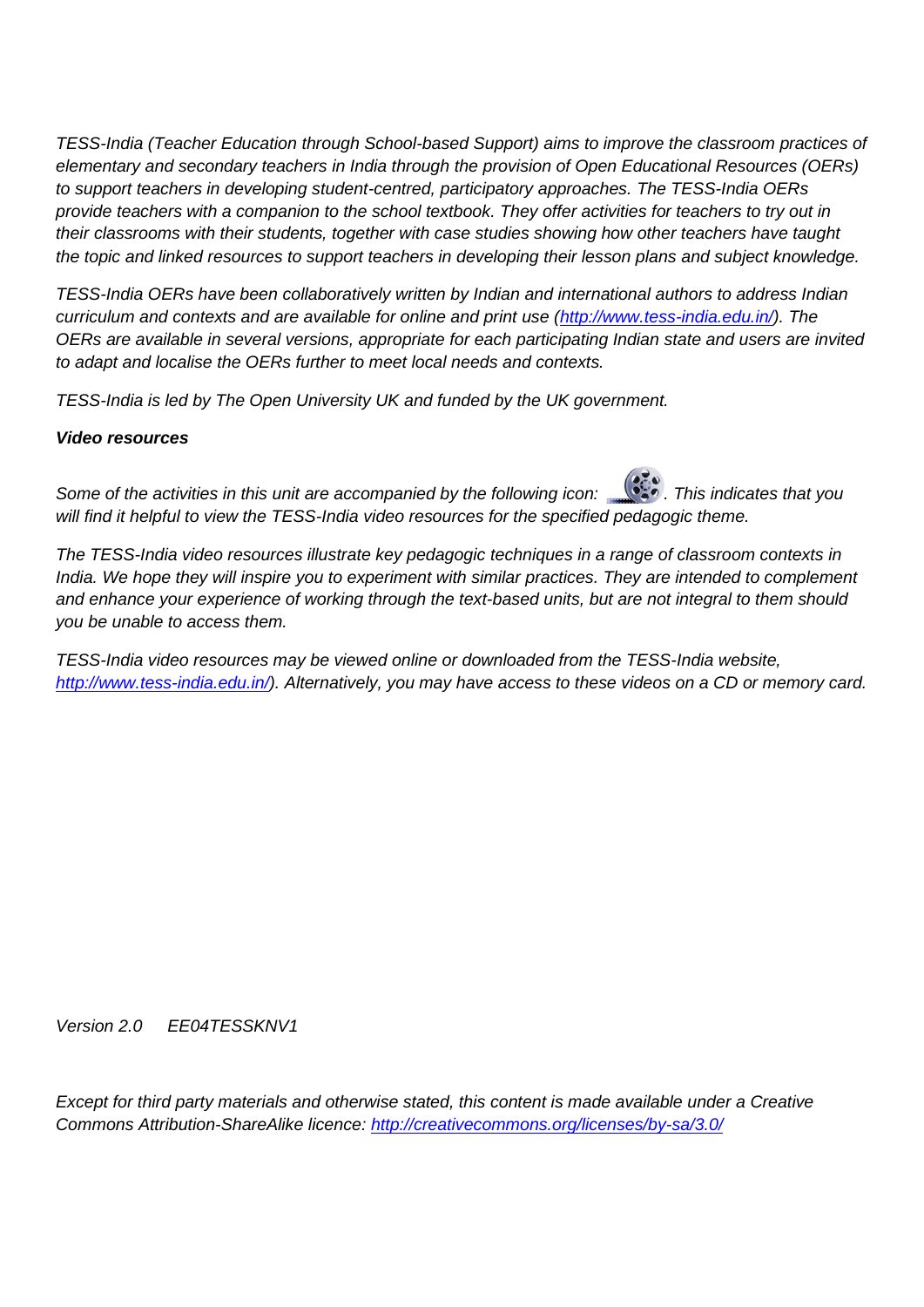### What this unit is about

This unit examines young children's early writing. When children start to make marks on paper, it means they are beginning to explore and understand writing as a form of communication. In this unit, you will focus on ways to support young students' writing practice in English. Please note that the activities and resources in this unit are appropriate for early writing development in any language.

### **ಈ ಘಟಕದ ಏನಿದೆ ?**

ಈ ಘಟಕದಲ್ಲಿ ಪುಟ್ನ ಮಕ್ಕಳ ಆರಂಭಿಕ ಬರವಣಿಗೆಯ ಬಗ್ಗೆ ತಿಳಿದುಕೊಳ್ಳಲಿದ್ದೀರಿ. ಮಗು ಹಾಳೆಯ ಮೇಲೆ ಗೀಚಲು ಶುರುಮಾಡಿದ ಕ್ಷಣದಿಂದ, ಬರವಣಿಗೆಯು ಸಂವಹನದ ಒಂದು ಭಾಗವೆಂಬುದನ್ನು ಮಗು ಅರಿತಿರುವುದು ಮತ್ತು ಅರಿಯಲು ಪ್ರಯತ್ನಪಡುತ್ತಿರುವುದು ತಿಳಿಯುತ್ತದೆ. ಈ ಘಟಕದಲ್ಲಿ ಪುಟ್ಟ ಮಕ್ಕಳ ಬರವಣಿಗೆಯನ್ನು ಪ್ರೋತ್ಸಾಹಿಸುವ ಕ್ರಮಗಳನ್ನು ತಿಳಿದುಕೊಳ್ಳೋಣ. ಈ ಘಟಕದಲ್ಲಿ ಸೂಚಿಸಿರುವ ಚಟುವಟಿಕೆಗಳು ಹಾಗೂ ಸಂಪನ್ಮೂಲಗಳು ಯಾವುದೇ ಭಾಷೆಯಲ್ಲಿ ಮಗುವಿನ ಆರಂಭಿಕ ಬರವಣಿಗೆಯನ್ನು ಪ್ರೋತ್ಸಾಹಿಸಲು ಅನುಕೂಲಕರವಾಗಿದೆ ಎಂಬುದನ್ನು ಗಮನಿಸಿ.

### What you can learn in this unit

- To identify indicators of early writing development.
- To organise writing resources.
- To plan writing activities and routines to use with your class.

#### **ಈ ಘಟಕದಲ್ಲಿನಿೀವೆೀನು ಕಲ್ಲಯಬಹುದು?**

- ಆರಂಭಿಕ ಹಂತದ ಬರವಣಿಗೆಯಲ್ಲಿನ ಪ್ರಗತಿಯ ಲಕ್ಷಣಗಳನ್ನು ಗುರುತಿಸುವುದು.
- ಬರವಣಿಗೆಯ ಸಂಪನ್ಮೂಲಗಳನ್ನು ಸಂಯೋಜಿಸುವುದು.
- ಬರವಣಿಗೆಗೆ ಸಂಬಂಧಿಸಿದ ಚಟುವಟಿಕೆಗಳನ್ನು ಆಯೋಜಿಸುವುದು.

# 1 What is emergent writing?

You start by considering the early writing process.

### **Activity 1: What is emergent writing?**

Look at Figure 1, which shows 'writing' by a four-year-old girl. She confidently told her pre-school teacher that she was writing numbers and letters. How would you evaluate this as a piece of writing, or do you think it is merely scribbling? Talk to other teachers in your school about this piece of writing. How do they respond to it?



**Figure 1** 'Writing' by a four-year-old girl.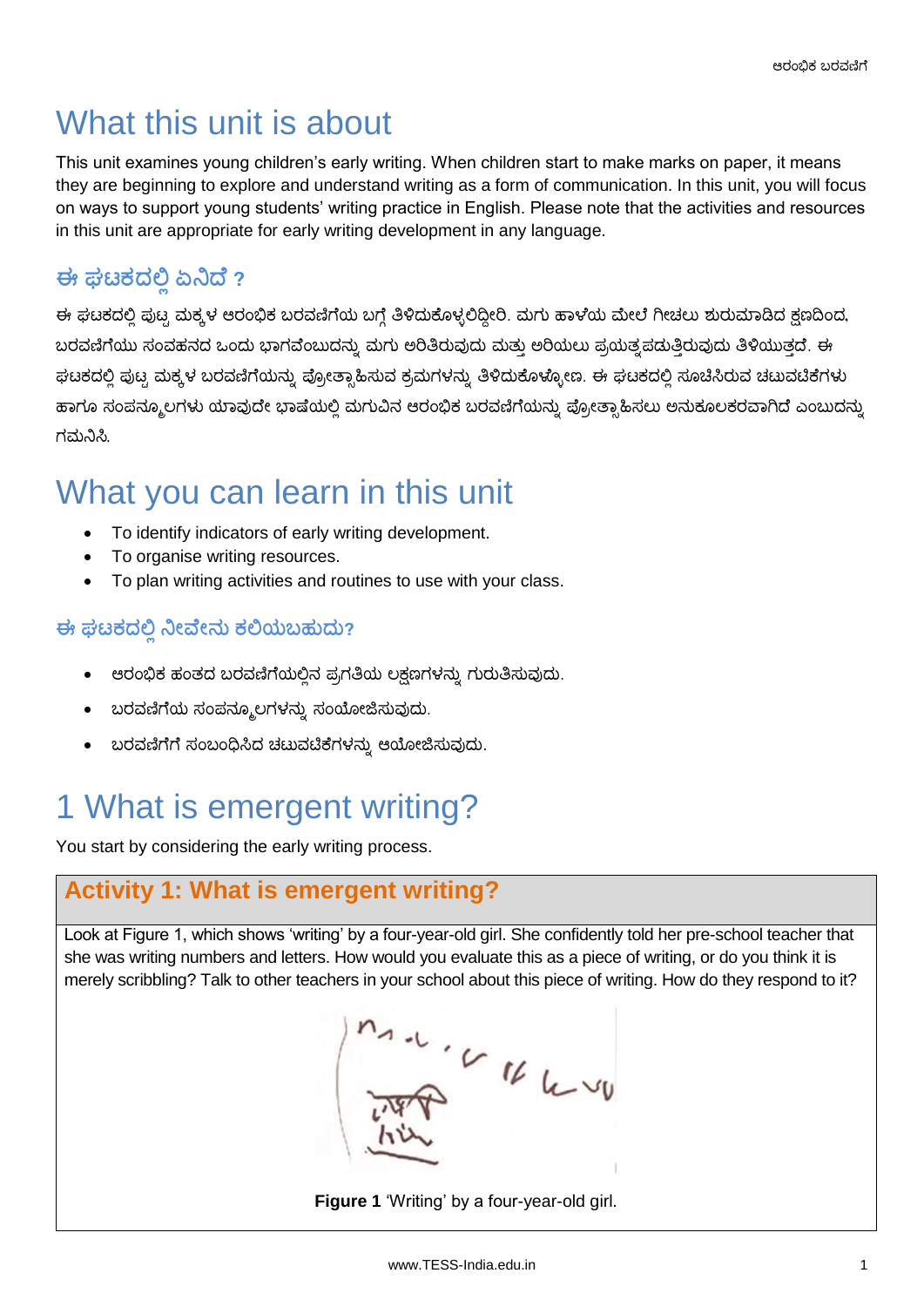In its early stages, emergent writing may appear to be little more than scribbles on a page or a cluster of unrelated symbols and shapes. But the girl who did this shows knowledge and awareness of what writing is. She knows that:

- marks on the paper can represent numbers and letters
- writing conveys information
- writing is meant to be read.

Very young children who see writing at home, in school or in the community will start to understand that writing has many different meanings and purposes. They will try to reproduce this, copying what they see and also making their own marks without copying. When they do this they are becoming writers, communicating their ideas on paper. When young students start to write in English, they must pay attention to five things at the same time:

- finger control
- letter formation
- the letters, sounds and shapes of English
- the meaning of English words
- the overall message of their writing.

#### **Pause for thought**

- When you have students do a writing activity, which of the above five aspects do you focus on? Are there some aspects that you feel are more important than others?
- Which aspects do you think students believe are the most important?

# 2 Students' writing

#### Activity 2: Where can students write?

Look at Figure 2. Which of the activities would be possible to do with your students in your classroom and school? Discuss this with a fellow teacher if possible. Think of the spaces in your classroom, and outside your classroom, where students could practise writing.



**Figure 2** Examples of where students can write: in sand with fingers;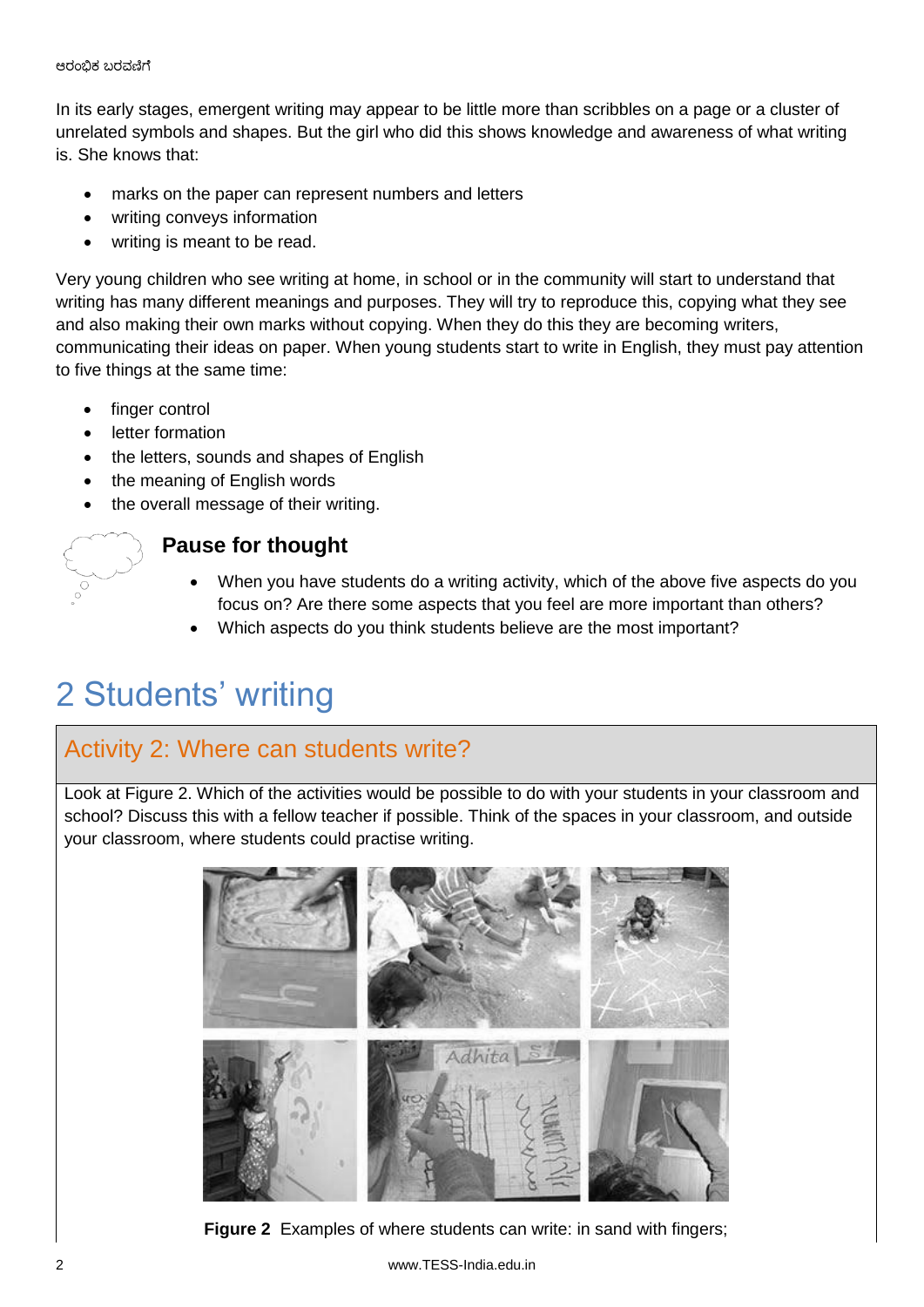outside with sticks; on the pavement with chalk; on the wall with paint; on recycled paper with pens; and on boards with chalk.

Now look at the checklist below.

- **What to write with?** Pencils, pens, paint, chalk, brushes, sticks.
- **What to write on?** Sand, pavement, chart paper, recycled paper, board, walls, floors, dirt, notebooks, small books made from recycled paper.

Discuss this checklist with a fellow teacher, if possible. What resources are available in your school?

Think of the writing resources you have, inside and outside the classroom, to encourage students to practise. Can you see any areas inside or outside your classroom where students could make marks and write freely?

Plan some sessions in your classroom over the next two to three weeks where you use one or more of the ideas given here. Discuss your plans with a fellow teacher or with your headteacher. You could organise lessons where groups of students do free writing in rotation throughout the week.

#### **Activity 3: Writing for different purposes**

Do you have your students write any of the following in your class? Tick any that you have your students write:

- lists
- greeting cards
- birthday cards
- postcards
- letters
- **•** invitations
- thank you notes
- menus
- advertisements
- recipes
- signs
- notes
- reminders
- labels
- tickets
- catalogues
- programmes
- emails
- text messages
- multimedia presentations, i.e. posters.

How are all of these different to writing stories or poems? Why are they written and who are they for? Where do we see them?

Do you think your students would enjoy writing any of the above? Why or why not? Can you find recent textbook lessons that refer to any of these kinds of writing?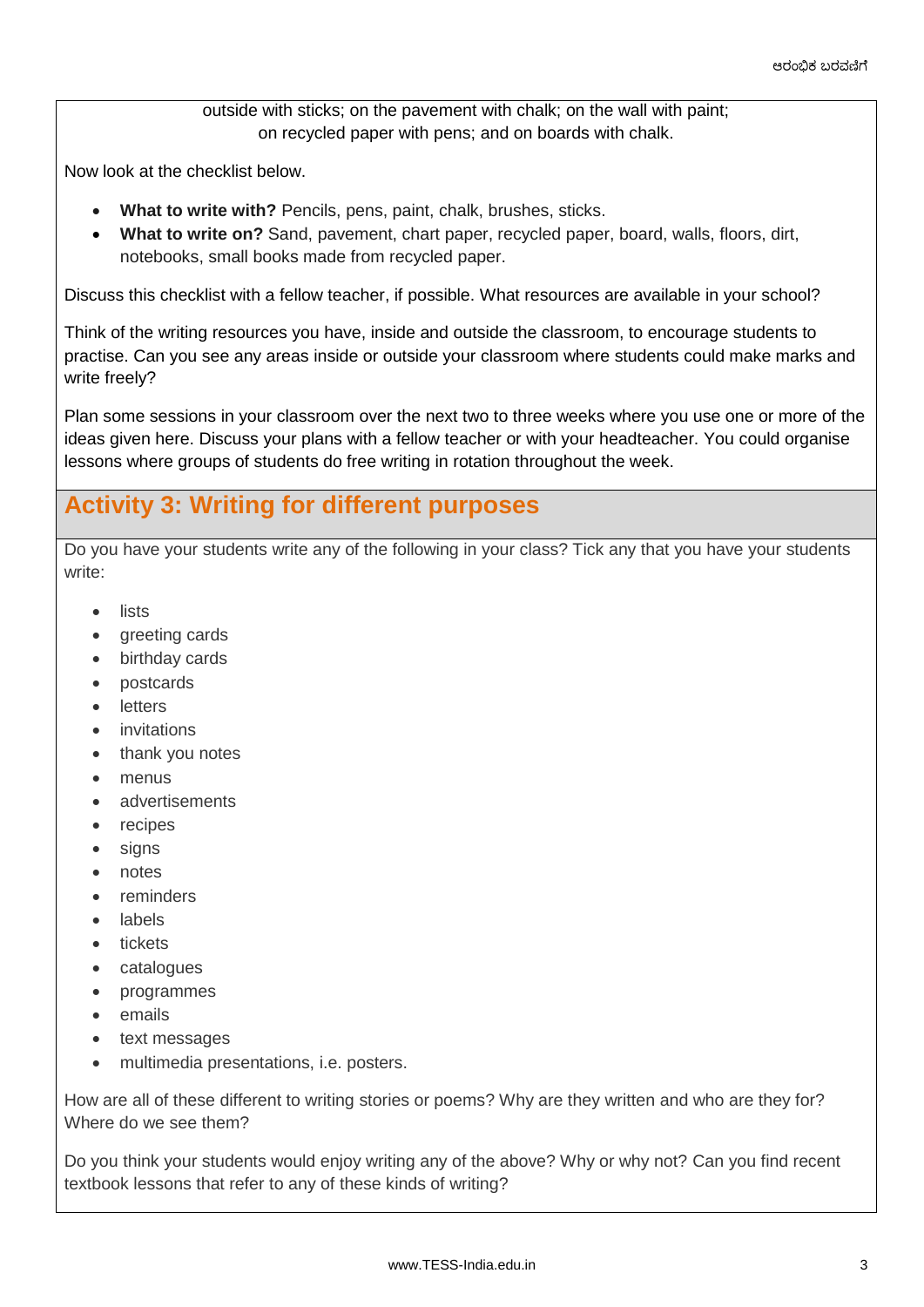## 3 Writing postcards

Outside school, there are many different types of writing that people read for different purposes. Writing often includes illustrations and design to make the message more exciting, dramatic or clear. Students enjoy writing activities that mirror the writing they experience in real life.

But much of the writing that students do in school is not read by anyone other than the teacher. In Case Study 1, a teacher has students do writing that is read by others outside the school.

### **Case Study 1: Mrs Sonali's class sends postcards**

*Mrs Sonali teaches Class III in a government primary school.* 

One day a student asked me, 'How does a letter know how to get to me?' I asked the class how many students had ever sent or received a real letter or postcard in the post. No one put their hand up. I brought in some postcards I had at home, to show students what they look like, where the address goes and where the messages goes, and where the stamp is put.

I had students make their own postcards, using heavy card. Students drew their own pictures on one side, and their home address and a very short, simple message in English on the other side. I was able to observe that some students could write independently, and others needed much more help.

I asked the headteacher for money to purchase stamps for each postcard and the whole class walked to the post office to post their cards. My cousin works at the post office and he arranged for them to speak to the postman about his work and how post is delivered. A week later, students were very excited when they received their postcards at home, bringing them into school to show me.

I have adapted this activity. For example, I have students make birthday cards or cards for other celebrations. Sometimes we make a big card all together that everyone signs their name on.



#### **Pause for thought**

- Is the postcard activity appropriate for students of all ability levels? Why, or why not?
- Do your students have opportunities to write letters or cards that will be read by real people outside school?

### **Activity 4: Send a postcard**

Using Case Study 1 as a guide, plan an activity where your students write a postcard or a very short letter to someone outside the school. See Resource 1, 'Planning lessons', to learn more about the value of planning ahead.

- Organise the resources you will need, and the help of any people outside the school.
- How will you introduce this activity to students?
- How will you adapt this activity if your school is not near a post office?
- If you do this activity with very young students, show interest in their mark-making and writing. Invite them to tell you what their postcard writing says.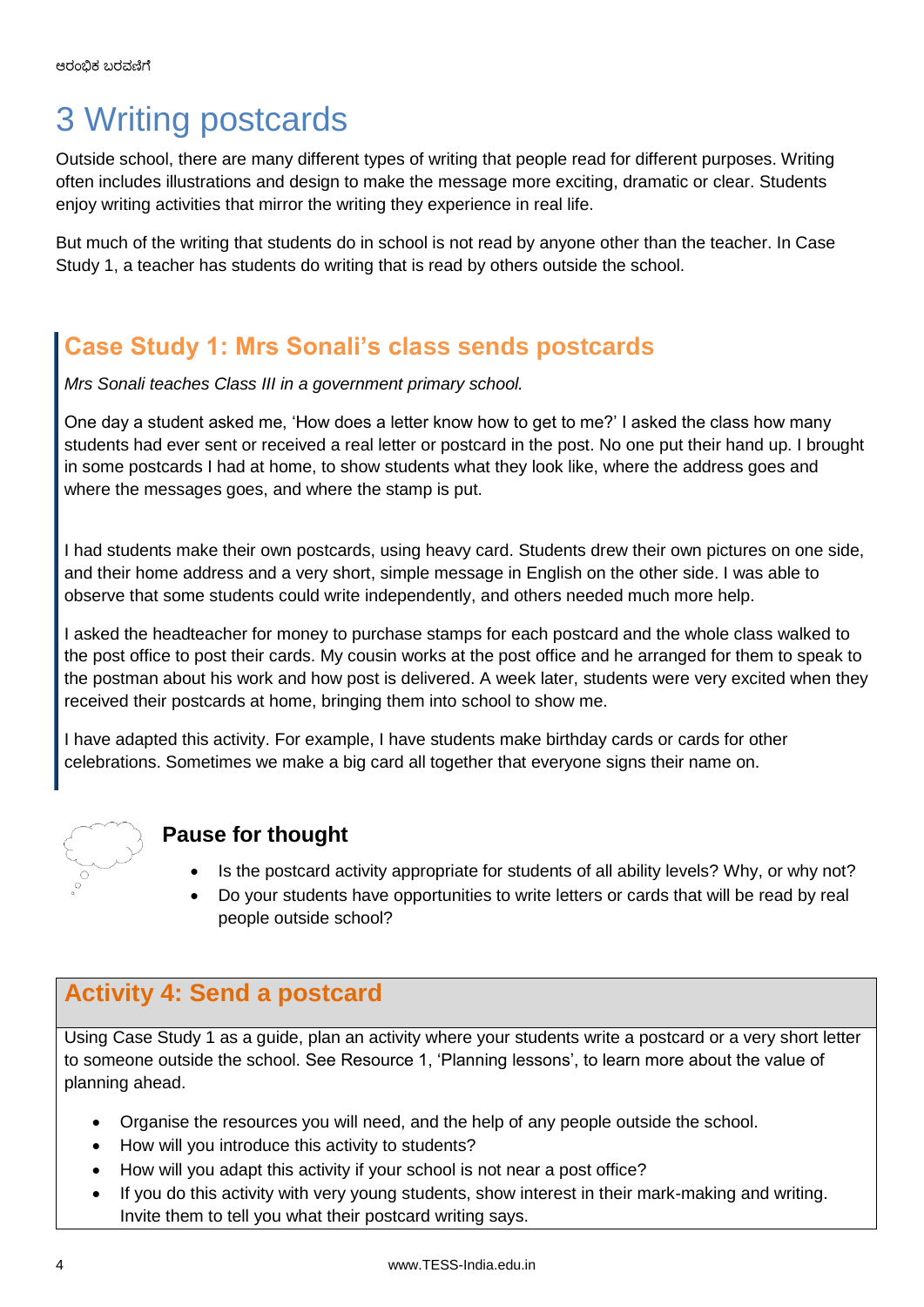Did your students enjoy this activity? Were they all motivated? Did they all participate?

### 4 Practising writing

When young students start to write, you may see a mixture of letters, numbers, figures and shapes in their writing. Letters and numbers may not be formed correctly, but this is a developmental step and usually corrects itself over time. Note and observe students who do not seem to be making this progress. It may indicate a developmental difficulty.

Your students need plenty of writing practice in order to develop as writers. In Case Study 2, the teacher uses a number of writing routines in her classroom to achieve this.

### **Case Study 2: Ms Neera's writing routines**

*Ms Neera teaches Class II in a government primary school.* 

I teach in a rural school where there is very little writing in students' homes. I have students do some English writing practice every day. Sometimes this is a mechanical activity to develop finger control, like copying all the words in the textbook lesson that start with the letter 's'. Sometimes I have them combine writing and drawing, such as making a festival card or poster.

I have the students write their names and the date every day. Each week I have them write something that they would see in the real world, such as a list, a ticket or a sign. Of course, they still write stories and poems based on the textbook lessons. I let students see me writing lists, labels and reminder notes about jobs that I need to do in the classroom. It is important for them to see that writing is for communicating and for remembering.

I try not to correct them too much. I have seen from my own experience that students can become so worried about making mistakes that they become frightened to put pen to paper, and develop negative attitudes to writing.



#### **Pause for thought**

- Can you identify the writing routines in Neera's classroom?
- Which of her routines are more 'mechanical', to practise handwriting skills, and which are more 'free', to encourage enthusiasm for writing?
- Do you think it is important for students to do 'real world' writing?
- What kinds of writing do your students see you do?



#### **Video: Assessing progress and performance**

#### **Activity 5: Multi-sensory handwriting practice**

A certain amount of handwriting practice is essential for developing writing. Read through the two 'paperless' activities here and choose one to try out in your classroom. (Try it out with a colleague first.)

Do you need to adapt the activity for different ages or ability levels in your class? How will you do this?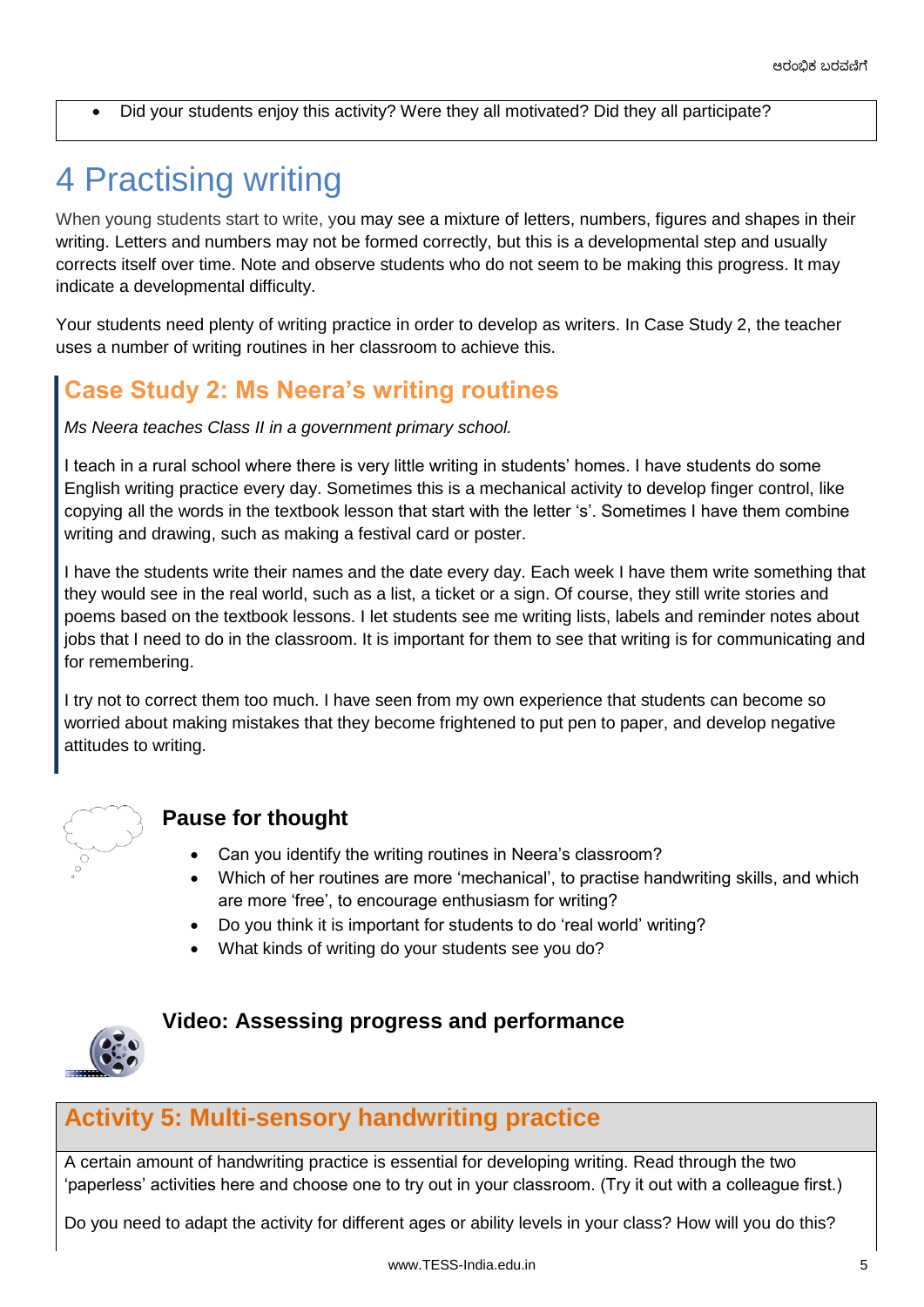#### **'Air Writing'**

This game needs an alphabet or word list written on the board or chart paper. Students can work in a group or in the whole class.

- One student chooses a letter or a word but keeps it a secret.
- The student turns their back to the others (this is important) and writes the letter or a word in the air using arms and big gestures so that everyone can see – just as the teacher might write on the board.
- The other students guess the letter or the word are they correct?
- They all 'air write' the letter or the word together, using big gestures and saying the name of each letter as they write in the air.

#### **'Back Writing'**

This game needs an alphabet or word list written on the board or chart paper. Students sit in pairs with a small board or paper and pencil between them.

- A student chooses a letter or a word and keeps it secret.
- With a finger, they write the letter or word on a second student's back.
- The second student writes the letter or word on paper or on the blackboard is the second student correct?
- This activity can also be done by one student 'writing' a letter or word on the palm of the partner's hand.

In the classroom, demonstrate to the students how to do your chosen activity.

As you watch students, note how the activity involves the body as well as the mind. Multi-sensory activities can help young students remember what they learn.

What do you think are the difficulties of multi-sensory activities for you as a teacher?

### 5 Summary

This unit has emphasised the importance of giving young students frequent opportunities to practise writing with a range of tools, in different places and for different purposes. Writing is a developmental process, starting from early mark-making to writing longer texts. It requires physical stamina as well as language knowledge.

A student's early writing is to be enjoyed, valued and understood. It should not be an occasion for hunting and correction of errors. What young students write about, and their enthusiasm for writing, is more important than the mechanics of writing (spelling, handwriting, punctuation and spacing).

You may teach in a school where students have little or no exposure to writing in their homes or in their community. You may be the main source of writing for your students in English and Hindi. Therefore it is important to make your classroom a 'print-rich environment'. There is a separate teacher development unit about this topic.

Other Elementary English teacher development units on this topic are:

- *The learning environment.*
- *Developing and monitoring writing.*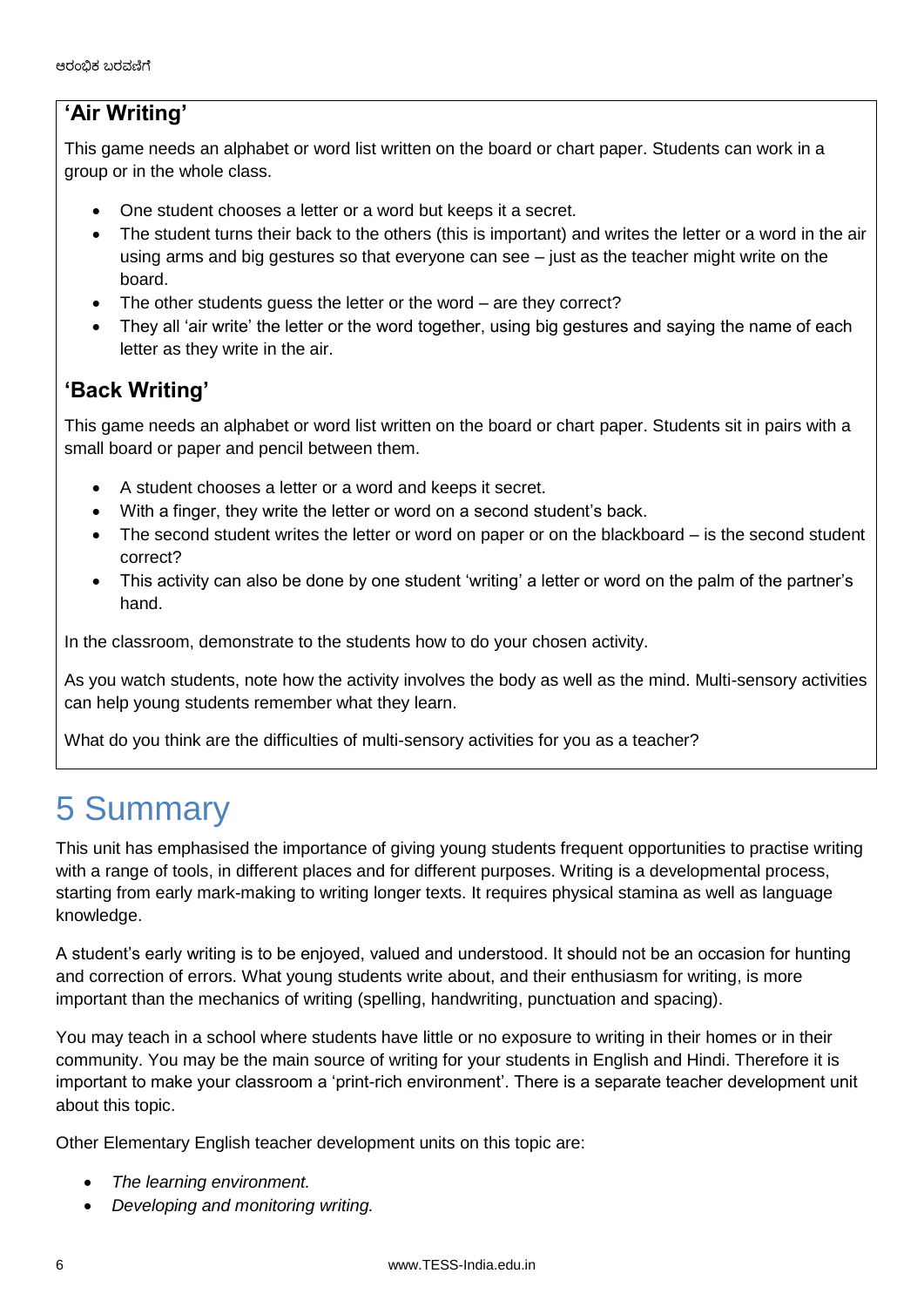#### **ಸಾರಾಾಂಶ**

ಬೇರೆ ಬೇರೆ ಸ್ಥಳಗಳಲ್ಲಿ, ಬೇರೆ ಬೇರೆ ಉದ್ದೇಶಗಳಿಗೆ, ವಿವಿಧ ರೀತಿಯ ಸಾಧನಗಳನ್ನು ಬಳಸಿ, ಪುಟ್ನ ಮಕ್ಕಳ ಬರವಣಿಗೆಯನ್ನು ಉತೇಜಿಸಲು ವಿಪುಲ ಅವಕಾಶಗಳನ್ನು ಒದಗಿಸುವುದರ ಕುರಿತು ಈ ಘಟಕದಲ್ಲಿ ತಿಳಿದುಕೊಂಡಿರುವಿರಿ. ಹಾಳೆಗಳಲ್ಲಿ ಗೀಚುವುದರಿಂದ ಪ್ರಾರಂಭಿಸಿ, ಉದ್ದನೆಯ ಪಠ್ಯಗಳನ್ನು ಬರೆಯುವ ತನಕ, ಬರವಣಿಗೆಯ ಕೌಶಲವು ಬೆಳೆಯುತ್ತಾ ಹೋಗುವ ಒಂದು ಪ್ರಕ್ರಿಯೆಯಾಗಿದೆ. ಬರವಣಿಗೆಯನ್ನು ಕರಗತ ಮಾಡಿಕೊಳ್ಳಲು ಶಾರೀರಿಕ ಮತ್ತು ಬೌದ್ಧಿಕ ಸಾಮರ್ಥ್ಯದ ಜೊತೆಗೆ ಭಾಷಾ ಜ್ಞಾನವೂ ಅಗತ್ಯ.

ಮಗುವಿನ ಪ್ರಾರಂಭಿಕ ಬರವಣಿಗೆಯನ್ನು ಆನಂದಿಸುವುದು, ಗೌರವಿಸುವುದು ಮತ್ತು ಅರ್ಥ್ಯೈಸಿಕೊಳ್ಳುವುದು ಮುಖ್ಯ. ಈ ಹಂತದಲ್ಲಿ ತಪ್ಪುಗಳನ್ನು ಹುಡುಕಿ ತಿದ್ದುವುದು ಅನಗತ್ಯ. ಪುಟ್ಟ ಮಗು ಯಾವುದರ ಬಗ್ಗೆ ಬರೆಯುತ್ತದೆ, ಎಷ್ಟು ಅಭಿರುಚಿ ಮತ್ತು ಆಸಕ್ತಿಯಿಂದ ಬರೆಯುತ್ತದೆ ಎನ್ನುವುದು ಮುಖ್ಯವಷ್ಟೇ ಹೊರತು, ಬರವಣಿಗೆಯ ಶೈಲಿ, ಕಾಗುಣಿತ, ವ್ಯಾಕರಣ ಇವು ಅಷ್ಟೊಂದು ಮುಖ್ಯವಲ್ಲ.

ನೀವು ಕಲಿಸುತ್ತಿರುವ ಶಾಲೆಯ ಮಕ್ಕಳಿಗೆ ಅವರ ಮನೆಯಲ್ಲಾಗಲಿ, ಸುತ್ತಮುತ್ತಲಿನ ವಾತಾವರಣದಲ್ಲಾಗಲಿ, ಬರವಣಿಗೆಯ ಪರಿಚಯವಿಲ್ಲದೇ ಇರಬಹುದು. ಇಂಗ್ಲಿಷ್ ಮತ್ತು ಕನ್ನಡದ ಮಟ್ಟಿಗೆ ನೀವೇ ಬರವಣಿಗೆಯ ಮೂಲ ಸೆಲೆ ಇರಬಹುದು. ಆದ್ದರಿಂದ, ತರಗತಿಯಲ್ಲಿ ಓದು-ಬರಹ ಉತ್ತೇಜಿಸುವ ವಾತಾವರಣ ಕಲ್ಪಿಸುವುದು ಅತೀ ಮುಖ್ಯ. ಈ ವಿಷಯದ ಬಗ್ಗೆ ಬೇರೆಯೇ ಘಟಕದಲ್ಲಿ ವಿವರವಾಗಿ ಚರ್ಚಿಸಲಾಗಿದೆ.

### **Resources**

#### **Resource 1: Planning lessons**

#### **Why planning and preparing are important**

Good lessons have to be planned. Planning helps to make your lessons clear and well-timed, meaning that students can be active and interested. Effective planning also includes some in-built flexibility so that teachers can respond to what they find out about their students' learning as they teach. Working on a plan for a series of lessons involves knowing the students and their prior learning, what it means to progress through the curriculum, and finding the best resources and activities to help students learn.

Planning is a continual process to help you prepare both individual lessons as well as series of lessons, each one building on the last. The stages of lesson planning are:

- being clear about what your students need in order to make progress
- deciding how you are going to teach in a way that students will understand and how to maintain flexibility to respond to what you find
- looking back on how well the lesson went and what your students have learnt in order to plan for the future.

#### **Planning a series of lessons**

When you are following a curriculum, the first part of planning is working out how best to break up subjects and topics in the curriculum into sections or chunks. You need to consider the time available as well as ways for students to make progress and build up skills and knowledge gradually. Your experience or discussions with colleagues may tell you that one topic will take up four lessons, but another topic will only take two. You may be aware that you will want to return to that learning in different ways and at different times in future lessons, when other topics are covered or the subject is extended.

In all lesson plans you will need to be clear about: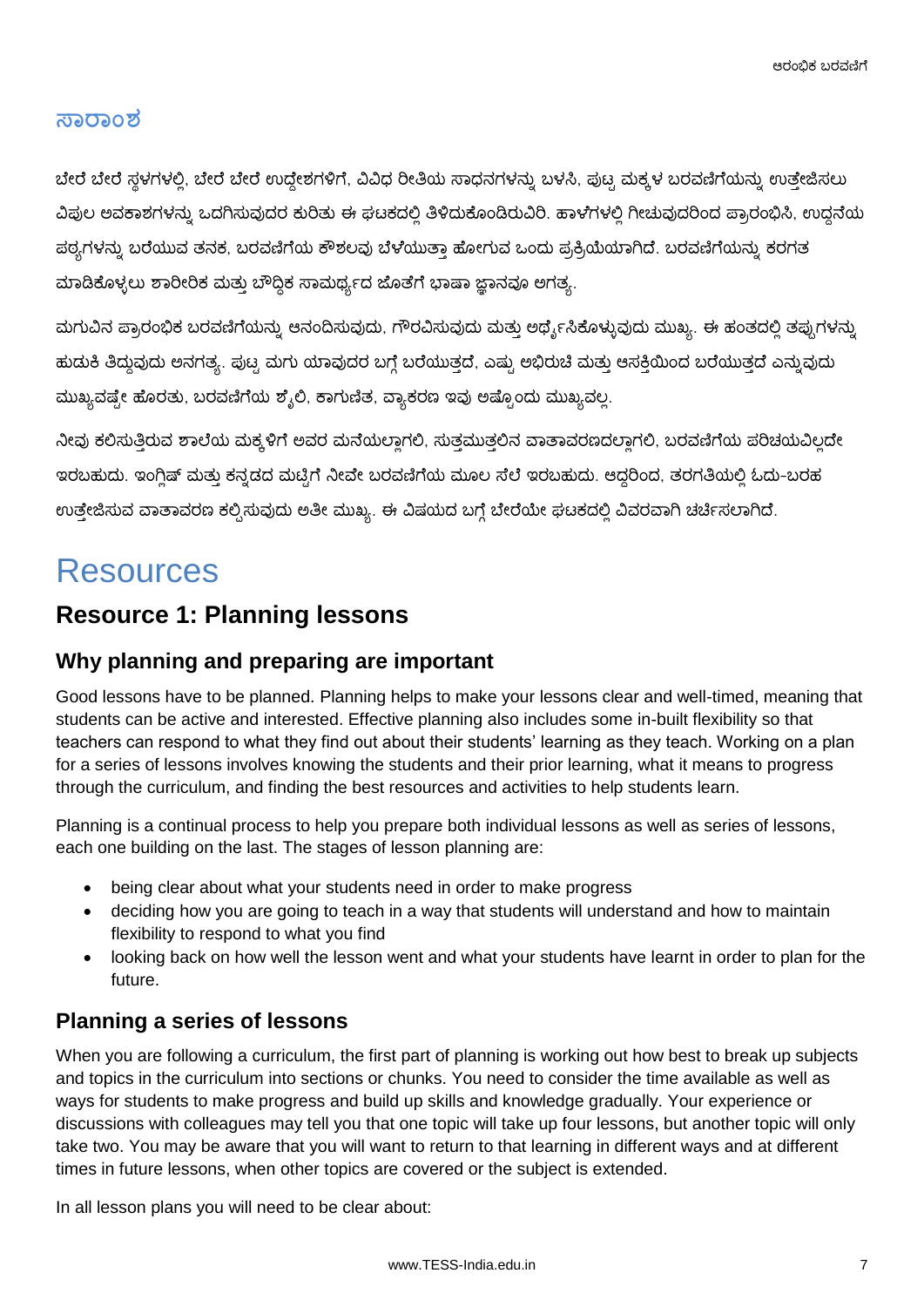- what you want the students to learn
- how you will introduce that learning
- what students will have to do and why.

You will want to make learning active and interesting so that students feel comfortable and curious. Consider what the students will be asked to do across the series of lessons so that you build in variety and interest, but also flexibility. Plan how you can check your students' understanding as they progress through the series of lessons. Be prepared to be flexible if some areas take longer or are grasped quickly.

#### **Preparing individual lessons**

After you have planned the series of lessons, each individual lesson will have to be planned **based on the progress that students have made up to that point**. You know what the students should have learnt or should be able to do at the end of the series of lessons, but you may have needed to re-cap something unexpected or move on more quickly. Therefore each individual lesson must be planned so that all your students make progress and feel successful and included.

Within the lesson plan you should make sure that there is enough time for each of the activities and that any resources are ready, such as those for practical work or active groupwork. As part of planning materials for large classes you may need to plan different questions and activities for different groups.

When you are teaching new topics, you may need to make time to practise and talk through the ideas with other teachers so that you are confident.

Think of preparing your lessons in three parts. These parts are discussed below.

#### **1 The introduction**

At the start of a lesson, explain to the students what they will learn and do, so that everyone knows what is expected of them. Get the students interested in what they are about to learn by allowing them to share what they know already.

#### **2 The main part of the lesson**

Outline the content based on what students already know. You may decide to use local resources, new information or active methods including groupwork or problem solving. Identify the resources to use and the way that you will make use of your classroom space. Using a variety of activities, resources, and timings is an important part of lesson planning. If you use various methods and activities, you will reach more students, because they will learn in different ways.

#### **3 The end of the lesson to check on learning**

Always allow time (either during or at the end of the lesson) to find out how much progress has been made. Checking does not always mean a test. Usually it will be quick and on the spot – such as planned questions or observing students presenting what they have learnt – but you must plan to be flexible and to make changes according to what you find out from the students' responses.

A good way to end the lesson can be to return to the goals at the start and allowing time for the students to tell each other and you about their progress with that learning. Listening to the students will make sure you know what to plan for the next lesson.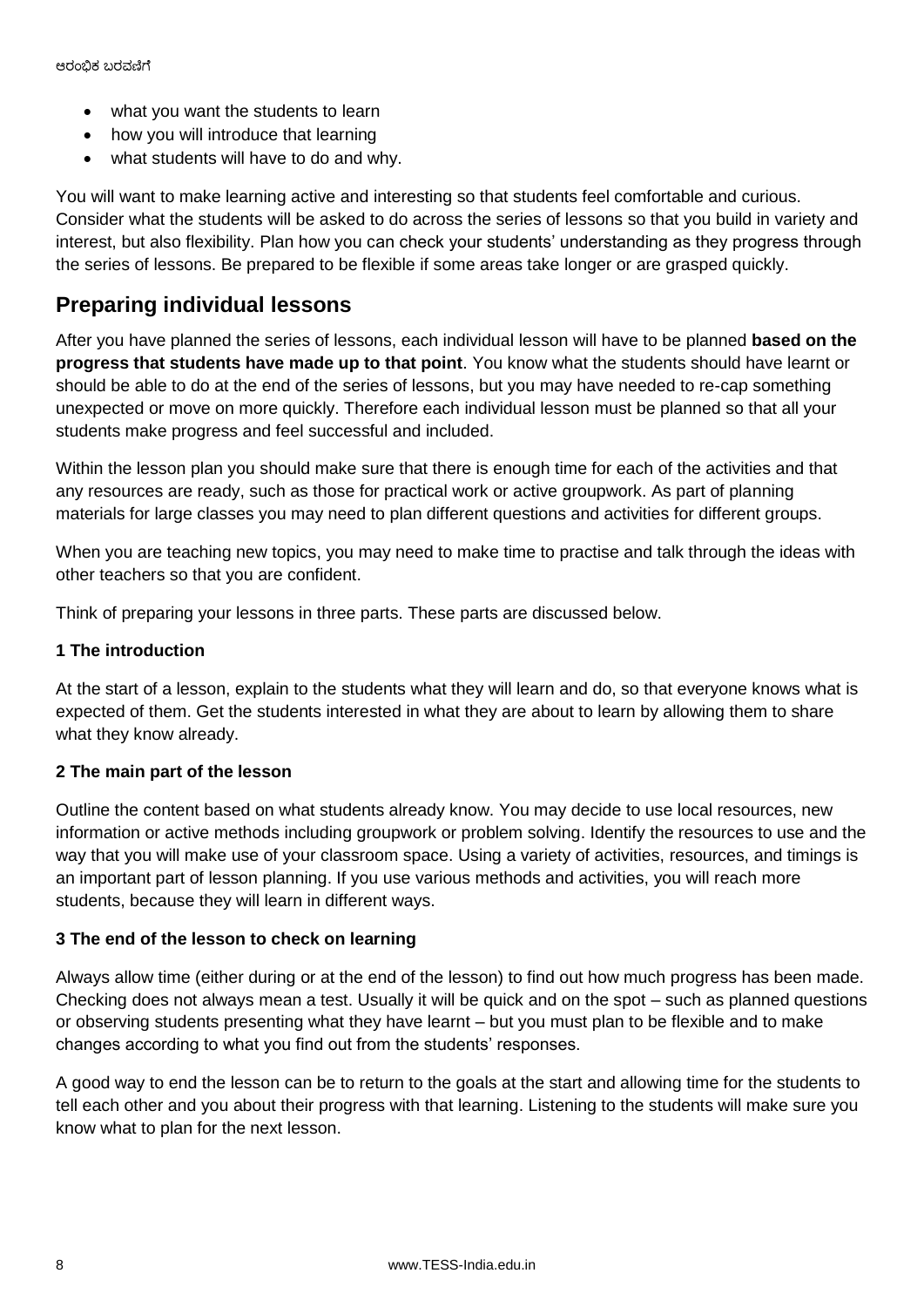#### **Reviewing lessons**

Look back over each lesson and keep a record of what you did, what your students learnt, what resources were used and how well it went so that you can make improvements or adjustments to your plans for subsequent lessons. For example, you may decide to:

- change or vary the activities
- prepare a range of open and closed questions
- have a follow-up session with students who need extra support.

Think about what you could have planned or done even better to help students learn.

Your lesson plans will inevitably change as you go through each lesson, because you cannot predict everything that will happen. Good planning will mean that you know what learning you want to happen and therefore you will be ready to respond flexibly to what you find out about your students' actual learning.

# Additional resources

- 'Cn u rd ths? A guide to invented spelling', GreatSchools: <http://www.greatschools.org/students/academic-skills/384-invented-spelling.gs>
- Teachers of India classroom resources:<http://www.teachersofindia.org/en>
- Regional Institute of English South India, Bengaluru, [www.riesielt.org](http://www.riesielt.org/)

# References/bibliography

Dombey, H. and Moustafa, M. (1998) *Whole to Part Phonics: How Children Learn to Read and Spell*. London: Centre for Literacy in Primary Education.

Graham, J. and Kelly, A. (2010) *Writing under Control: Teaching Writing in the Primary School*, 3rd edn. London: Routledge.

Graves, D. (2003) *Writing: Teachers and Children at Work*. Portsmouth: Heinemann.

Graves, D. (1994) *A Fresh Look at Writing*. Portsmouth: Heinemann.

O'Sullivan. O. (2007) *Understanding Spelling*. London: Centre for Literacy in Primary Education.

Smith, F. (1994) *Writing and the Writer*. London: Routledge.

### Acknowledgements

Except for third party materials and otherwise stated below, this content is made available under a Creative Commons Attribution-ShareAlike licence [\(http://creativecommons.org/licenses/by-sa/3.0/\)](http://creativecommons.org/licenses/by-sa/3.0/). The material acknowledged below is Proprietary and used under licence for this project, and not subject to the Creative Commons Licence. This means that this material may only be used unadapted within the TESS-India project and not in any subsequent OER versions. This includes the use of the TESS-India, OU and UKAID logos.

Grateful acknowledgement is made to the following sources for permission to reproduce the material in this unit:

Figure 2: top left: [http://theguilletots.blogspot.co.uk;](http://theguilletots.blogspot.co.uk/) top middle: courtesy of Ellen Shifrin (in Flickr); top right: [http://www.childrens-mathematics.net/gallery\\_pastgraphics.htm;](http://www.childrens-mathematics.net/gallery_pastgraphics.htm) bottom left: courtesy of [http://webfronter.com/waltham-](http://webfronter.com/waltham-forest/stoneydown/menu6/Early_Years_Foundation_Stage/Early_Years_Foundation_Stage_Page.html)